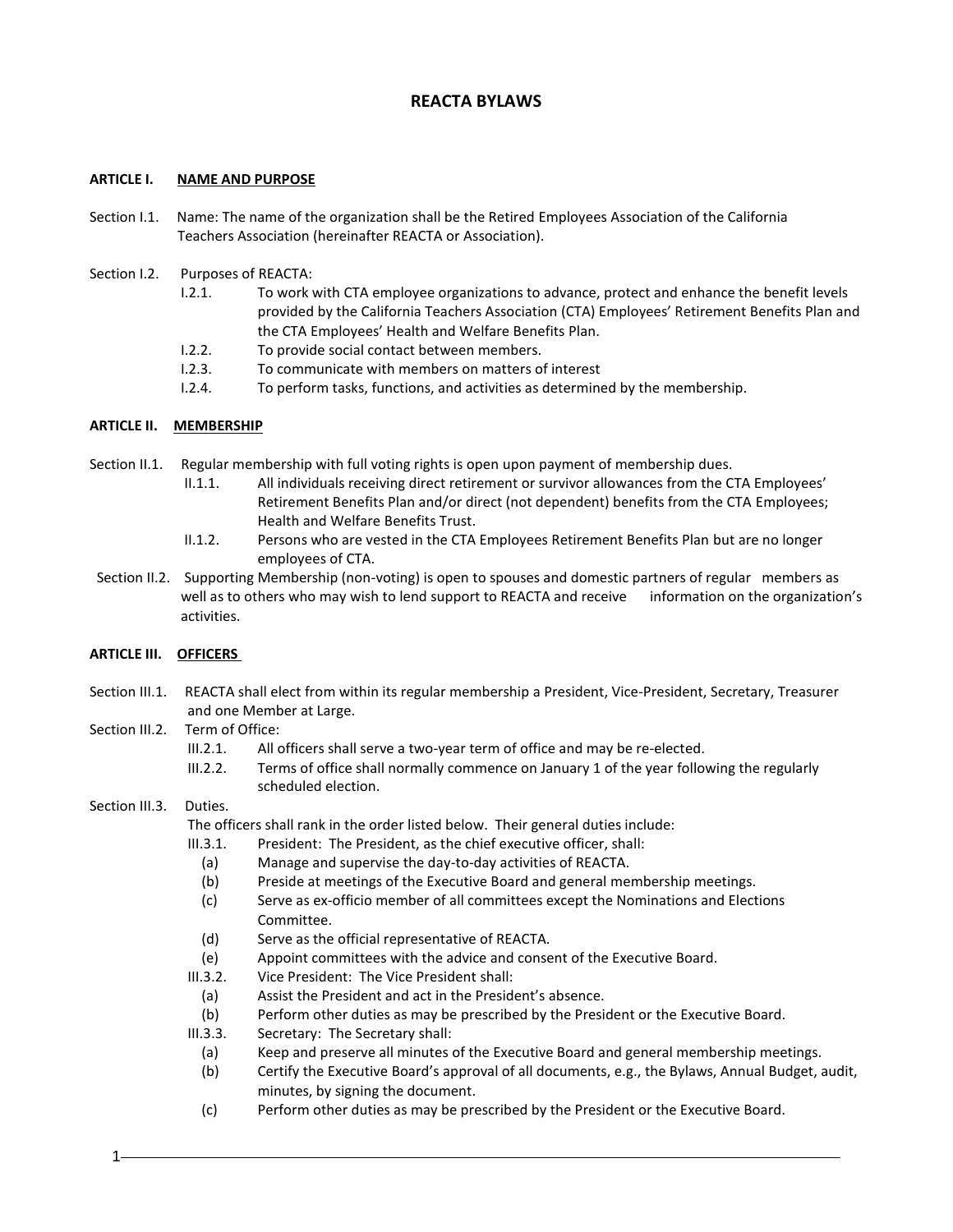- III.3.4. Treasurer: The Treasurer shall:
	- (a) Prepare the REACTA annual budget for review and adoption.
	- (b) Keep books of account and records as shall be sufficient to meet the standards of accounting.
	- (c) Receive all monies and deposit them in financial institutions approved by the Executive Board.
	- (d) Prepare and present financial reports to the Executive Board and to the members at the general membership meeting.
- III.3.5. Member at Large: The Member at Large shall:
	- (a) Attend the Executive Board meetings and participate as a voting member in all Executive Board actions.
- (b) Perform other duties as may be prescribed by the President and Executive Board.
- III.3.6. Ex-Officio Members of the Board: Ex-Officio members serve as non-voting members of the Executive Board.
- Section III.4. Vacancies:
	- III.4.1. If, during the regular term of office, the office of the President shall become vacant, the Vice President shall serve as President until the next regular election. The Board will decide whether to make an interim appointment, hold a special election for Vice-President or keep the position vacant until the next election.
	- III.4.2. In the event of a vacancy in any other office, the President shall appoint, with the approval of the Executive Board, a member to fill that position for the remainder of that term of office.

## **ARTICLE IV. EXECUTIVE BOARD**

Section IV.1. REACTA shall elect from within its regular membership a President, Vice President, Secretary, Treasurer and one At-Large Board Member.

## Section IV.2. The Executive Board duties include:

- IV.2.1. The planning and development of Association programs and services.
- IV.2.2. The development, adoption and dissemination of standing rules for the operation of the Association.
- IV.2.3. The review and approval of the Treasurer's proposed REACTA budget prior to presentation to the membership for adoption at the next annual general membership meeting.
- IV.2.4. The review and recommendation of the annual dues for approval of the membership at the next annual general membership meeting.
- IV.2.5. The review and consideration of the President's policy recommendations and appointments to office.
- Section IV.3. Executive Board Meetings:
	- IV.3.1. The Executive Board shall meet at least twice annually. Additional meetings may be called by the President. A quorum shall consist of the majority of the duly elected Executive Board members.
	- IV.3.2. One meeting shall be scheduled to occur between forty-five and sixty days prior to the Association's annual general membership meeting.
	- IV.3.3. A majority of the Board may call a special meeting.

# **ARTICLE V. MEMBERSHIP MEETINGS**

- Section V.1. A General Membership meeting shall be held annually. Such meeting shall be scheduled to occur on a date during either October or November at a location to be determined by the Executive Board.
- Section V.2. Location of the General Membership meeting shall be determined by the Executive Board. Convenience and centrality to all members shall be considered.
- Section V.3. The time and place of the General Membership meeting shall be published in a REACTA newsletter to be mailed at least ninety (90) days prior to the date of the meeting.
- Section V.4. Special meetings shall be called upon written request of 10% of the membership.
- Section V.5 When action is taken at a General Membership meeting:
	- V.5.1. Each dues paying regular member is entitled to one vote.
	- V.5.2. Only those in attendance at a General Membership meeting may vote.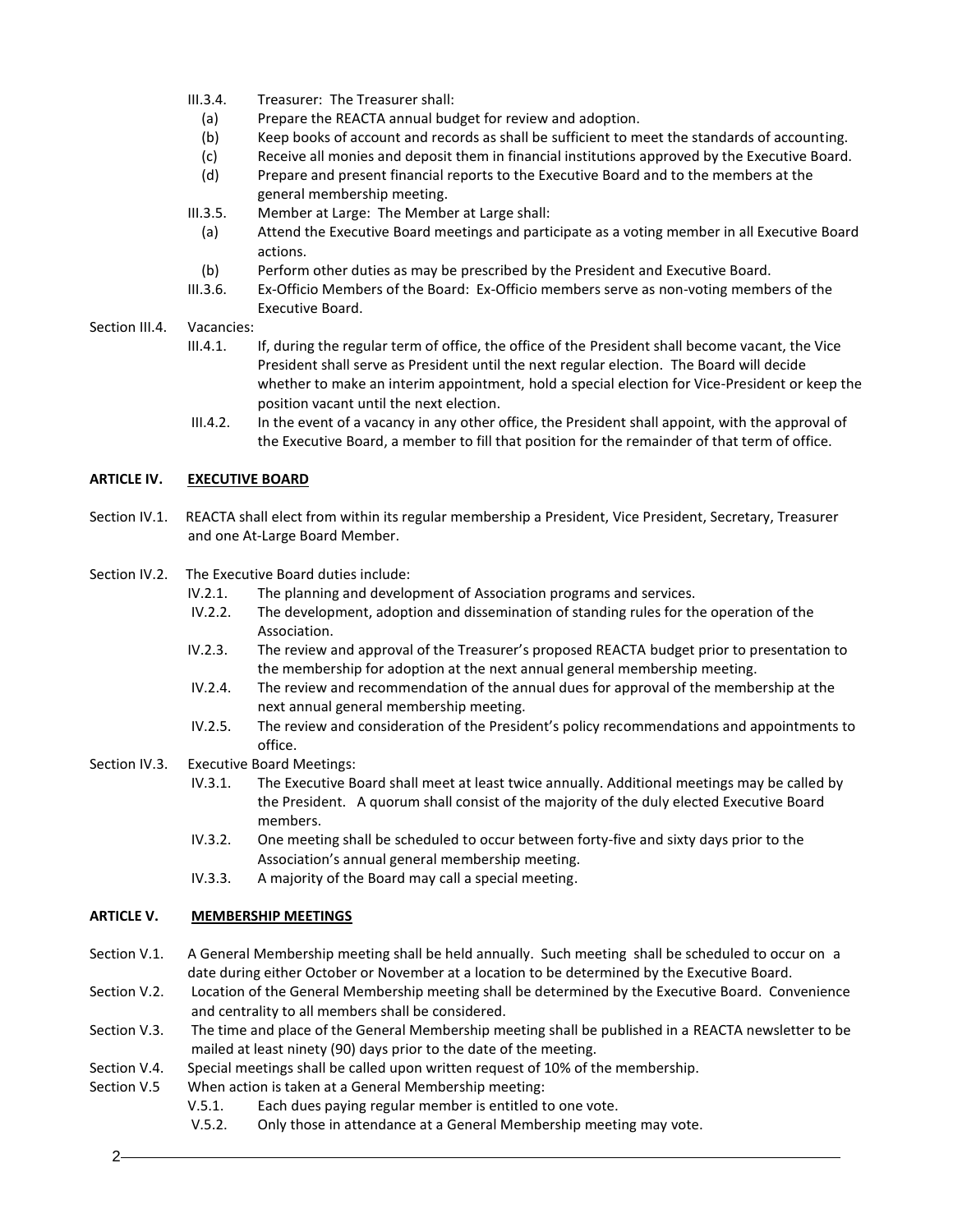- V.5.3. A mail ballot may be authorized by the Executive Board and/or be directed by those in attendance at a General Membership Meeting.
- Section V.6 A quorum shall consist of all those members present at any officially called meeting.

### **ARTICLE VI. COMMITTEES**

- Section VI.1. The President shall, with the advice and consent of the Executive Board, appoint a Nominations and Elections Committee, and other committees as necessary.
- Section VI.2. Upon approval of the Executive Board, the Association may become involved from time to time in political action events. The President shall appoint no less than three (3) members who will be responsible for organizing and recommending proposed activities to the General Membership.
- Section VI.3. Nominations and Elections Committee. The Committee shall be appointed at least three months in advance of the annual general membership meeting held in any even numbered year. (e.g. 2010, 2012, 2014). Nomination forms will be mailed and/or e-mailed to all members before the annual meeting.
- Section VI.4. Expense Reimbursement. Expenses incurred in attending REACTA meetings shall be dealt with as follows: VI.4.1. All expenses shall be borne by a member attending any regional or general Association
	- meeting.
	- VI.4.2. Expenses of officers, the newsletter editor or committee members on official business, not including attendance at the annual general membership meeting, may be reimbursed upon approval of the Executive Board.
	- VI.4.3. Reimbursement of expenses is limited to actual costs incurred.

### **ARTICLE VII. NOMINATIONS AND ELECTIONS**

- Section VII.1. Nominations
	- VII.1.1. The Nominations and Elections Committee shall present its recommended candidates for Officers and Board Members to the Executive Board at a regular Board meeting.
	- VII.1.2. The Nominations and Elections Committee shall present its recommended candidates to members at the general membership meeting
	- VII.1.3. Members may make nominations from the floor at the general membership meeting with the prior acceptance of the nominee.
- Section VII.2. Elections
	- VII.2.1. The Nominations and Elections Committee shall be responsible for the printing and mailing of ballots, the counting of ballots and the notification of the outcome of the election to the members.
	- VII.2.2. The Committee shall also be responsible for conducting, in the same fashion, any mail ballot election concerning a policy issue to be placed before the REACTA membership.
- Section VII.3. The Treasurer shall provide the Nominations and Elections Committee a mailing list of REACTA members whose dues are current for the conduct of any election.
- Section VII.4. A return envelope with the address of the Nominations and Elections Committee Chair will be provided with each ballot. The deadline for the return of such ballot will be determined by the Committee.
- Section VII.5. Special elections may be called when necessary and will be scheduled by the Executive Board.

#### **ARTICLE VIII. AMENDMENTS**

- Section VIII.1. These Bylaws may be amended at any General Membership business meeting by a two-thirds vote of the members present and voting, provided that such proposed amendment(s) has/have been stated in the notice for such meeting.
- Section VIII.2. Amendments may also be made when forwarded to the full membership by the Executive Board through the use of a mail ballot if approved by two-thirds of those casting votes on the proposed amendment(s).

#### **ARTICLE IX. PARLIAMENTARY AUTHORITY**

Section IX.1. Any procedural matter concerning the conduct of Association meetings not covered by these Bylaws shall be governed by Robert's Rules of Order, Latest Revised.